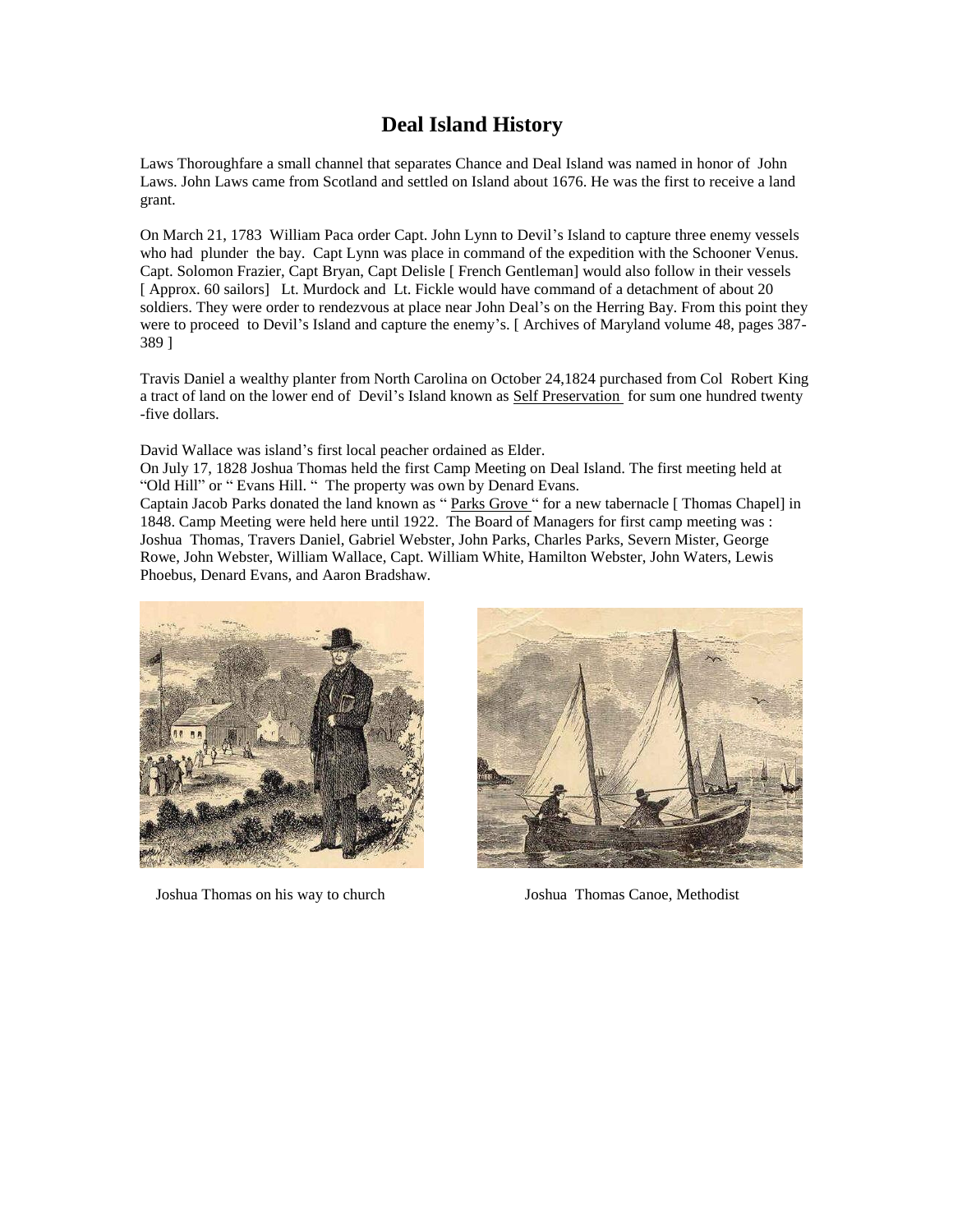

Joshua Thomas Chapel

Deal Island Bank est 1908 and closed 1929. Mr. Arthur Andrews was cashier and Mr. Edelen Webster was assistant cashier. The bank was later used for a telephone control center.



Deal Island Bank

In 1879 a new church [ St. John's Methodist Church] was built in front of the Joshua Thomas Chapel



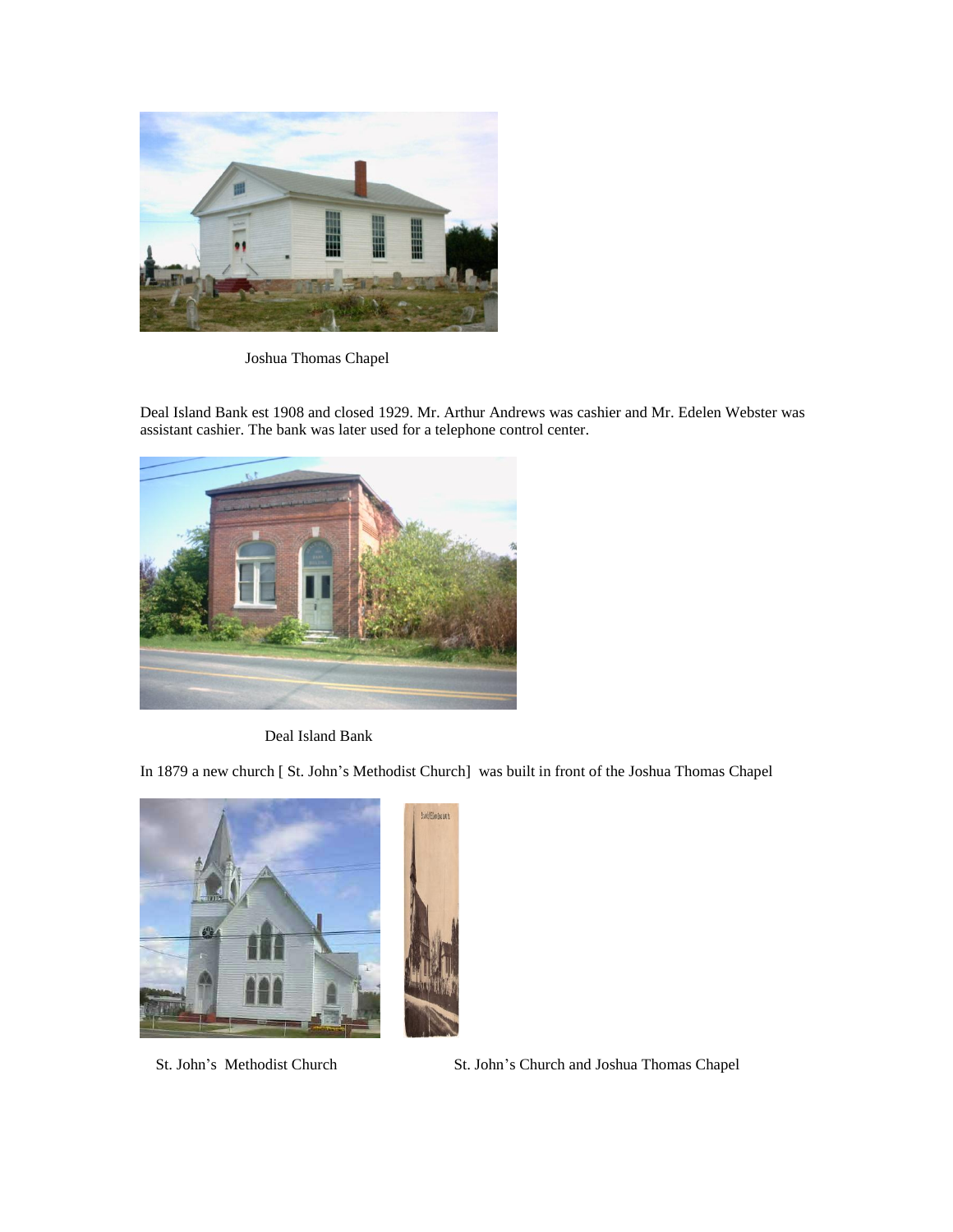Deal Island Academy was built in 1850.



Deal Island School 1920's Deal Island High School 1930's



Deal Island High School 1940's to 1970'S

Deal Island first post office was open May 1, 1856. Noah Webster was the first postmaster.

Capt John Stubbs operated sail loft before the Civil War. In 1870 Henry Brown bought sail making business from Mr. Stubbs. Mr. Brown was the owner of the island first auto. Mr Brown, son Albert took over the sail loft business in 1919.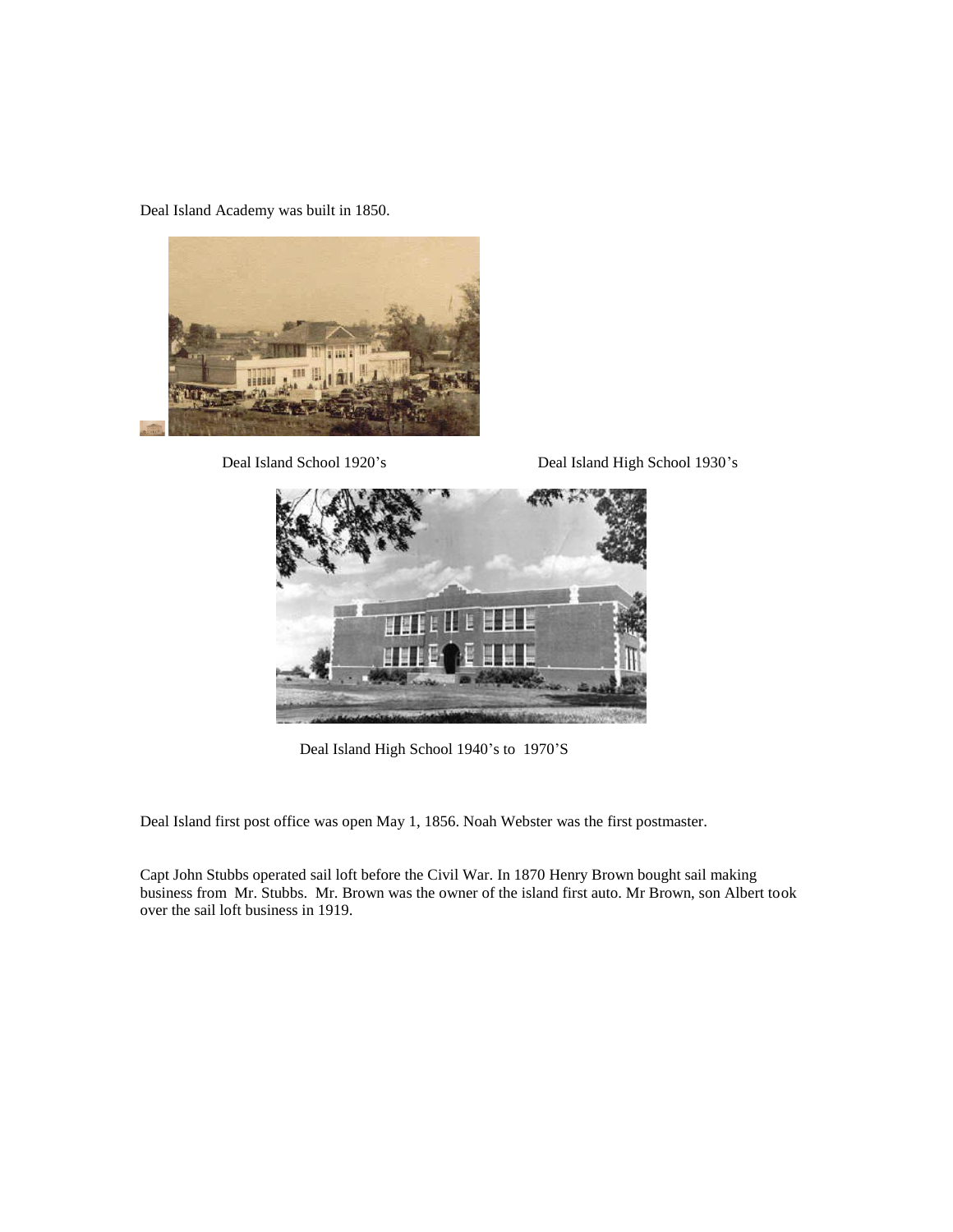



Brown Sail Loft in 1930's Albert Brown making sails



Henry Brown making sails.

Captain Levin Anderson gave the Baltimore Chesapeake & Atlantic Steamship Company the land for the building of a 1420' wharf at the north end of the Island. The Steamboat service begin operating in 1878 and operated until March 1, 1932. Steamboat wharf was built about 1881 and was destroyed by a hurricane on August 23, 1933. It was rebuilt and resumed service with the Baltimore, Crisfield and Onancock Line for a time until trucking forced its closure. One-way passage between Deal Island and Baltimore was \$3.50, stateroom was \$1.50 extra. At the end the wharf was a warehouse, waiting room, office and at one time an oyster packing house. Taxi service for people arriving by steamboat was Capt. Johnnie Bennett's horsedrawn Dayton wagon. Later Capt. Charles Northam and Capt. Johnny Webster provided taxi service by auto. Anderson Hotel was at the entrance's to wharf, it was owned and operated by May Anderson and family. It was a stopping place for commercial travelers and tourists. There was the main hotel and two smaller buildings that could accommodate 85 guest.



Anderson Hotel , Deal Island, MD. Deal Island Steamboat Wharf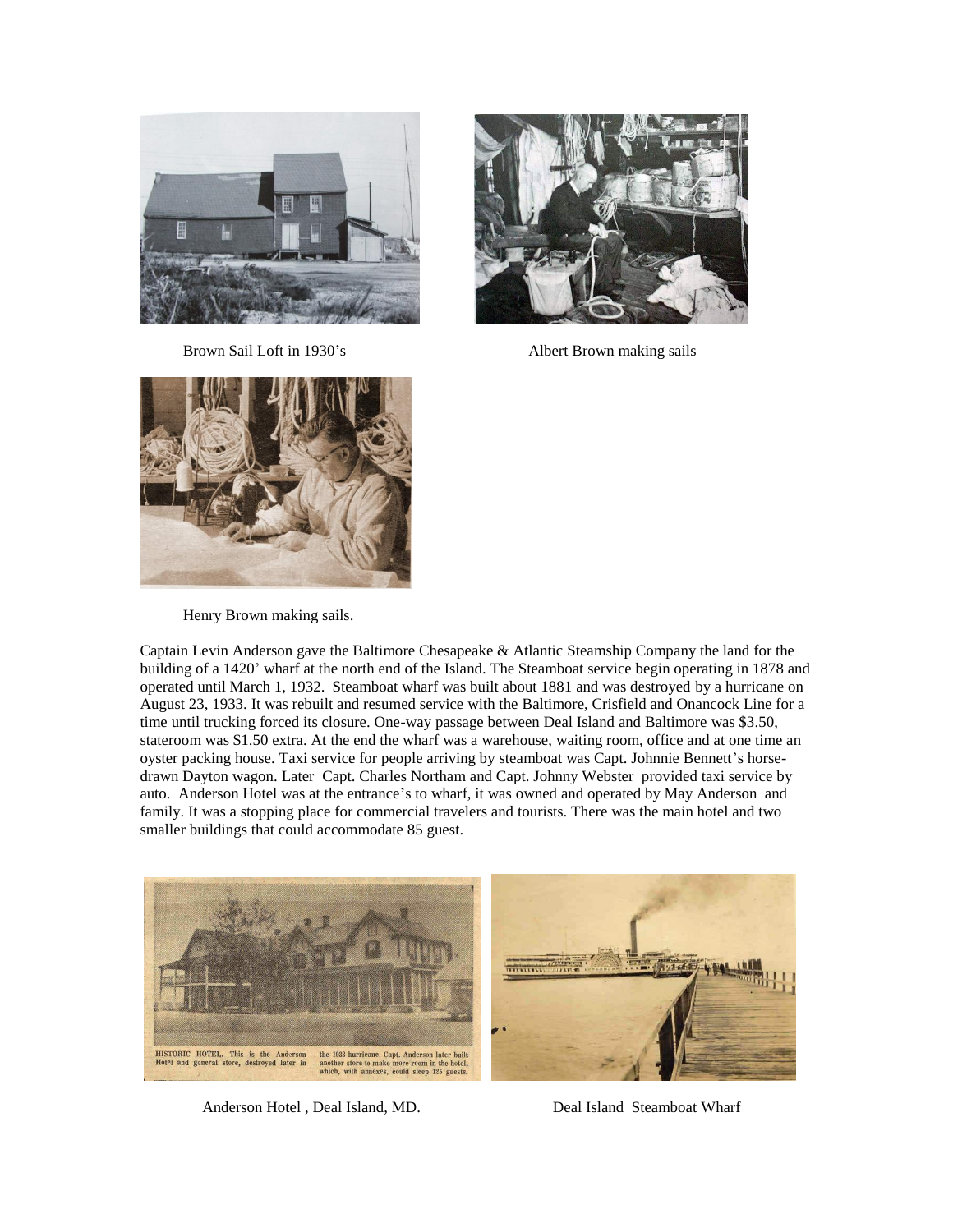



Deal Island Steamboat Wharf looking at hotel Mrs. May Anderson

Noah Webster own and operated a canning plant between Old Hill and Hunts Creek. Thompson Wallace also operated canning plant near the site of Harry Wilson oyster house.

In 1914 Diamond State Telephone Company open the first telephone office with Exchange operator Mrs Eva Shores.

First wooden bridge connecting Deal Island with Rock Creek was open in 1870. The ferry service was stop in the same year. The first bridge was destroyed in the storm of 1933 and replaced with a new wooden bridge in 1938. Today the island is served with a new concrete bridge.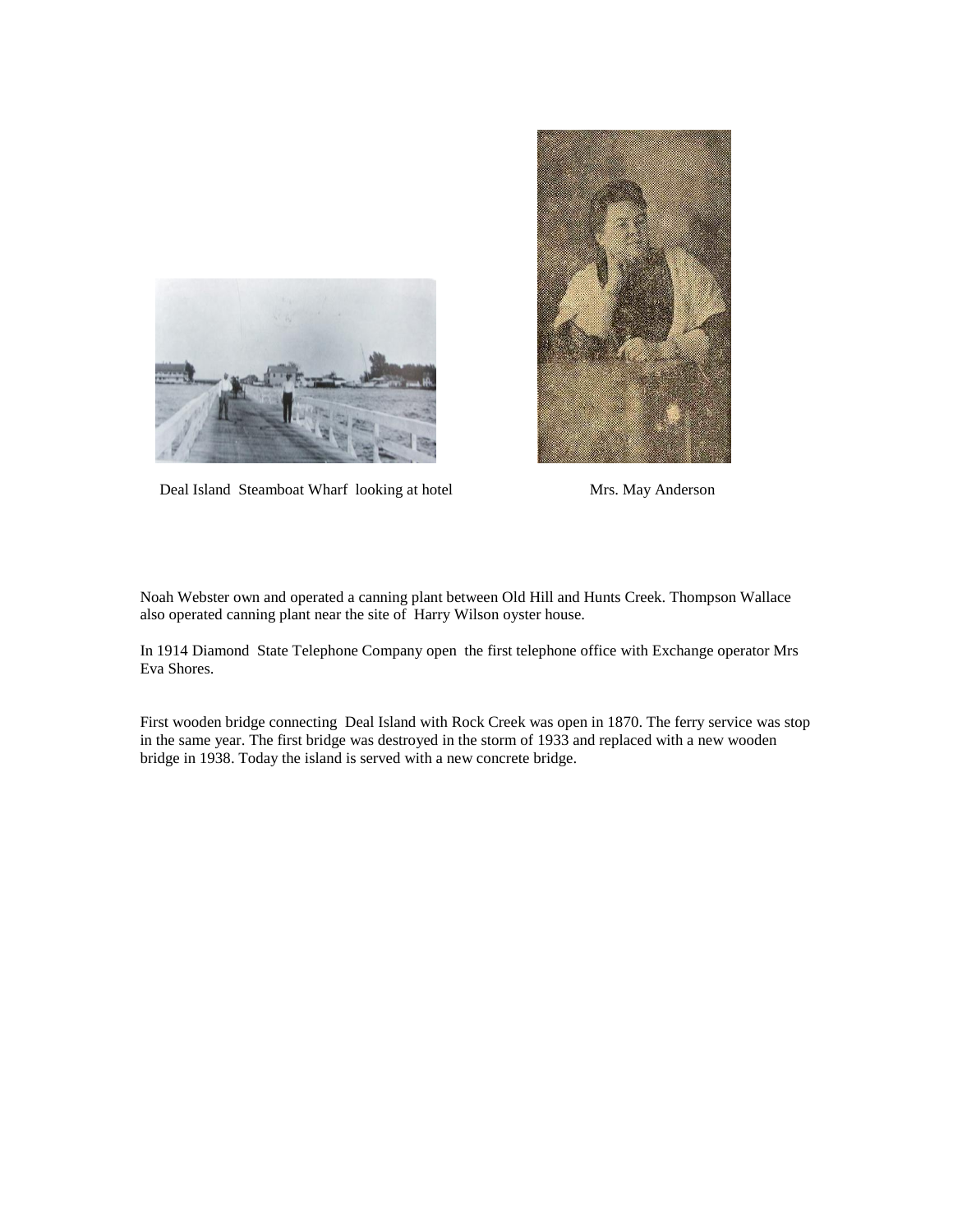



Deal Island Wooden Bridge in 1940's Deal Island Bridge 2003

Map of island in 1870 shows seafood houses of Vetra & Wallace and Edgerton Wilson on Little Deal Island. Five general stores were on island: James T Daniel, J. C. S. Vetra & Son, at Wenona and J.T. Bennett, Levin Anderson and John W Kelly at Deal Island.

Capt. Levin Collier at Wenona and Capt. William Webster at Deal Island were owners and operators of blacksmiths shops. Levin Collier's son Melvin carried on Blacksmith business in the 1930's and 1940'S.



 Melvin Collier at work In his Blacksmith Shop

The map shows William Evans advertises all kinds of undertaking needs done with a first class hearse.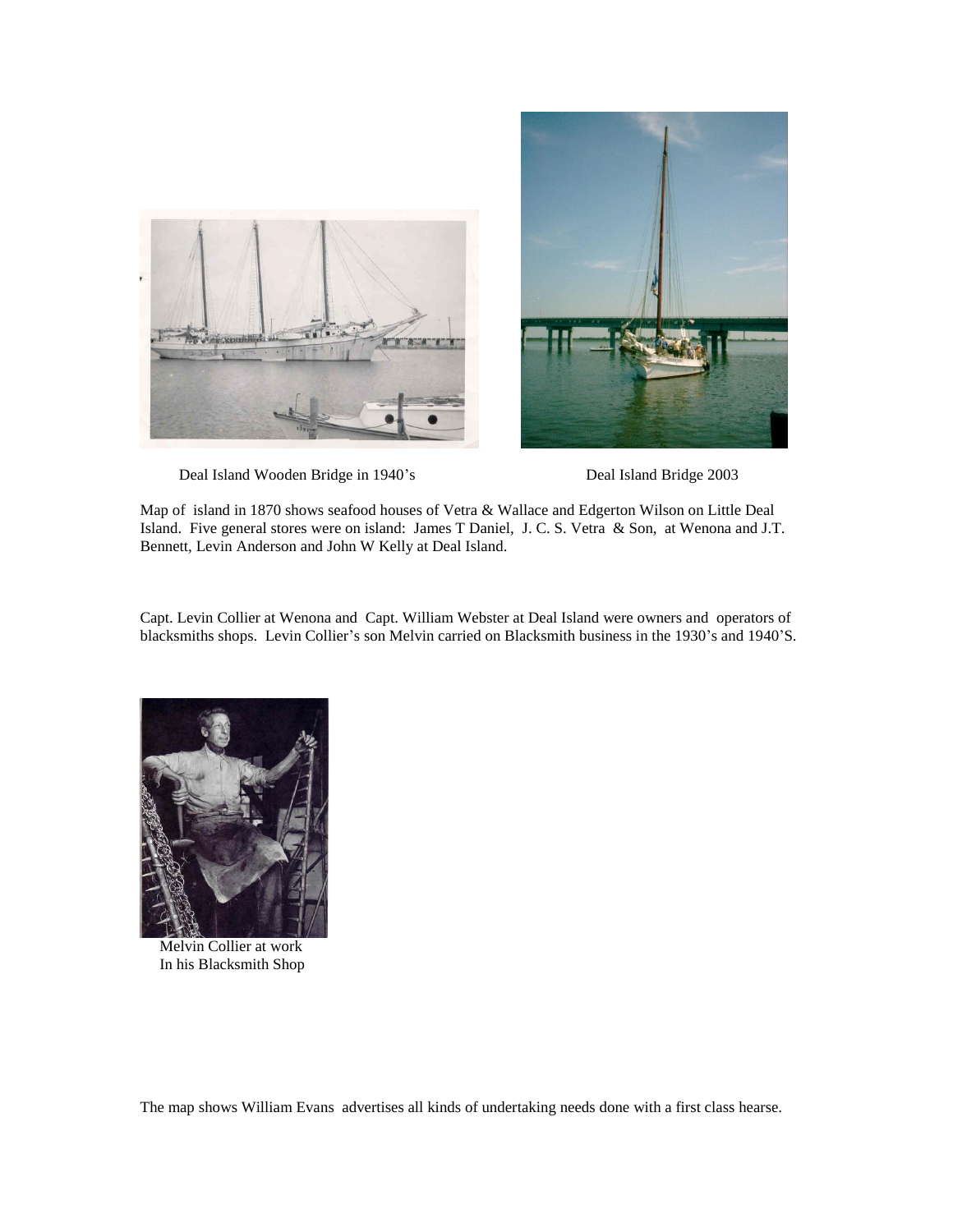And Sewell Evans did undertaking with neatness and dispatch. They were both also carpenters.



Map of Deal Island and Rock Creek Area

Silas T. Webster operated a dairy on his farm near Kings Creek. He supplied fresh milk and butter for most of the island residents. Later a dairy operated in Wenona by the Hollaway's . This is the same property that Roland and Edwina Parkinson owned for many year.

Adolphus G. Brown had an orchard near the Kings Creek area. Main crops were corn, potatoes, and tobacco and later strawberries and tomatoes.

Salisbury Advertiser in issue Feb. 15, 1876 reports the death of Dr. E. R. Waller of Deal Island. Other doctors on island were Dr. Monmonier Rowe son George T. Rowe, Dr. Harvey Alexander, Dr. Henry served the island many years as their dentist. Dr. Rowe graduated from West Point and College of Physicians and Surgeons in Baltimore, MD. In 1881. He served the island from 1881-1899 and moved to Baltimore because of heath reasons. Dr. Harvey Alexander moved to Deal Island from Holland Island and lived in Dr. Rowe's home. Dr Jones and Dr. D. M. Shevitz were also doctors in the 1930's and 1940's. Dr. Daniel W Jones also served as doctor in the later 1800's, and Dr Edward P Simpson and Dr. Samuel L. Windsor were doctor's in area around 1900.

Thompson Wallace Ice Plant was open in 1916 and Harry Wilson open the first garage near the plant. in the 1920's He later open a new garage and Ford salesroom, which is now the Deal Island Fire House.

In 1929 Mr. Thomas H. Price began operating bus line from Wenona - Princess Anne - Salisbury. The first bus was a old model T Ford .

Recreation took many forms on the island. Skating rink and pool hall were located to the right of the home